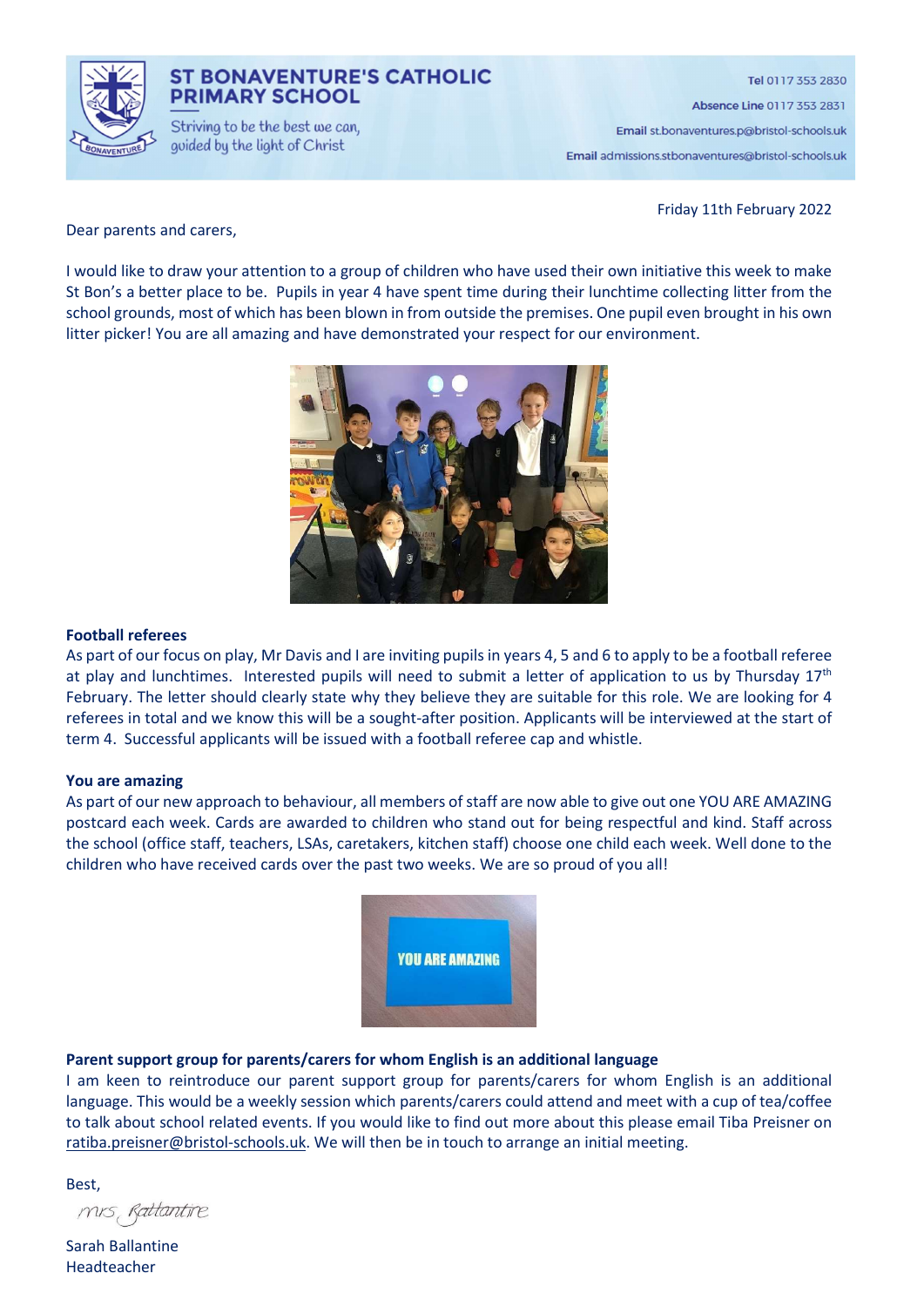# Events week commencing: Monday 14th February 2022 (MENU week 2)

Weds 16<sup>th</sup> February &

Thurs  $17<sup>th</sup>$  February: Reception screening with school nurse Friday  $18^{th}$  February: Last day of Term 3 – school re-starts Monday  $28^{th}$  February

### Message from Mgr Bernard at St Bon's church

Dear parents and carers,

I need your help please. As I'm sure you're aware, every year the children in Year 3 have a special course to prepare them to make their First Holy Communion. We are hoping to start this in February after half term. I need a group of adults (male and female) to help with this programme. Ideally what I need is about six or more people, with one or two being prepared to take the main lead. This number of people means that you shouldn't need to be there for every session and given the busy lives that you have, this can often make it a lot easier for people to volunteer.

The course has three books – one for the child, one for the parents (so they can follow and help their children) and finally one for the team leaders (to show them what they need to do).

The course will run on a Saturday (whether this is morning or afternoon will depend on what the volunteers decide.)

Please email me if you can help or want more information at bernard.massey@cliftondiocese.com

Thank you in advance, Mgr Bernard

# After school club and breakfast club bookings Term 4

Bookings can now be made in School Gateway for Term 4 after school and breakfast clubs. Any credits from Term 3 have been carried forward and will automatically come off the balance to pay when you book sessions.

# Vacancy for School Meals Supervisory Assistant (SMSA) and Breakfast Club worker

We are looking to recruit an SMSA to work every lunchtime (12.15pm to 1.15pm). This involves supervising the children in the school hall and on the playground as part of a team of SMSAs. Please contact the school office if you are interested in finding out more.

We are also looking for someone to work in our Breakfast Club before school. You can bring your own children to attend free of charge if you need to.

# PTFA News

www.stbonsptfa.com Facebook – St Bons Parents and Carers Instagram - @stbonsptfa Email – ptfa.stbons@gmail.com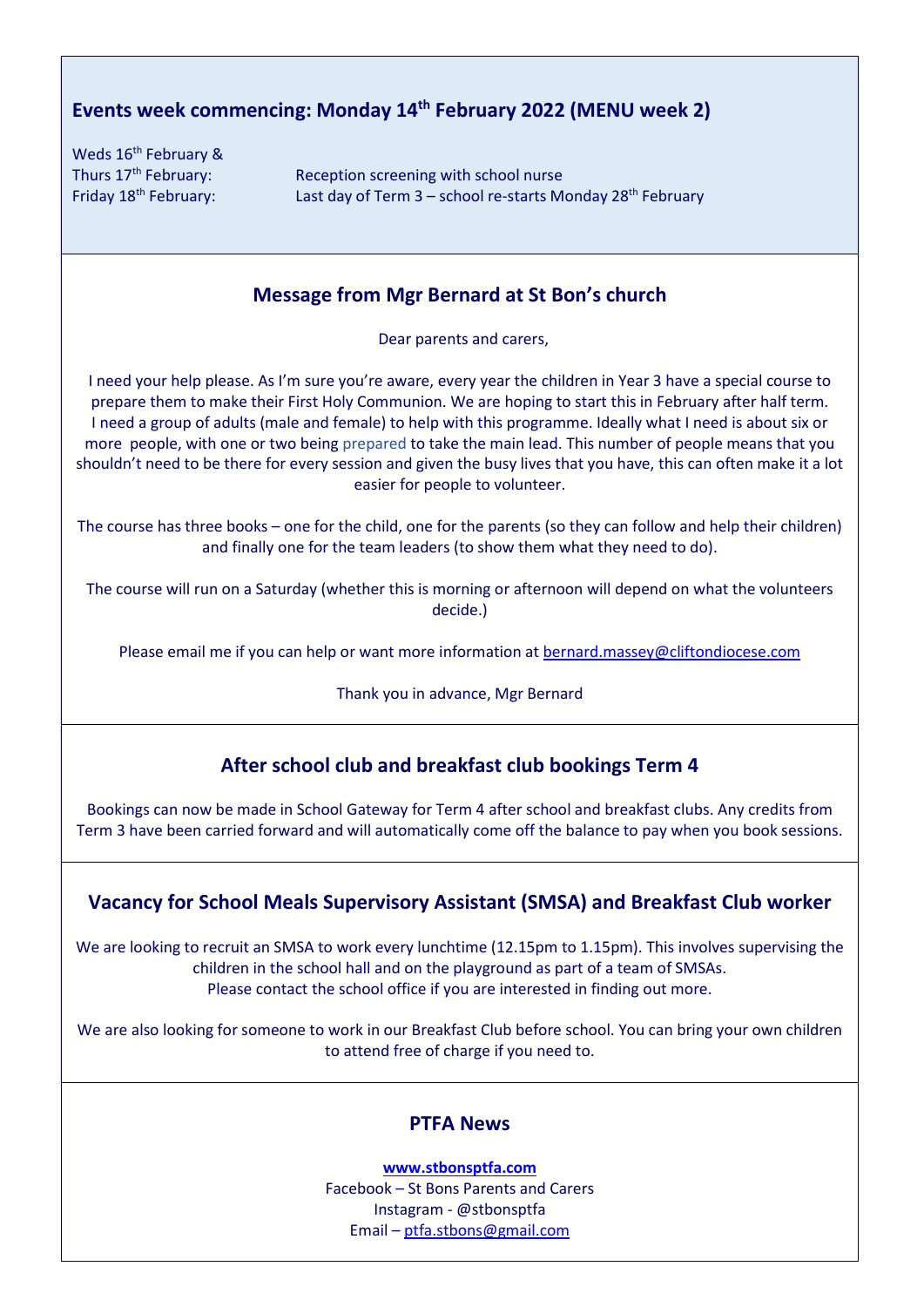